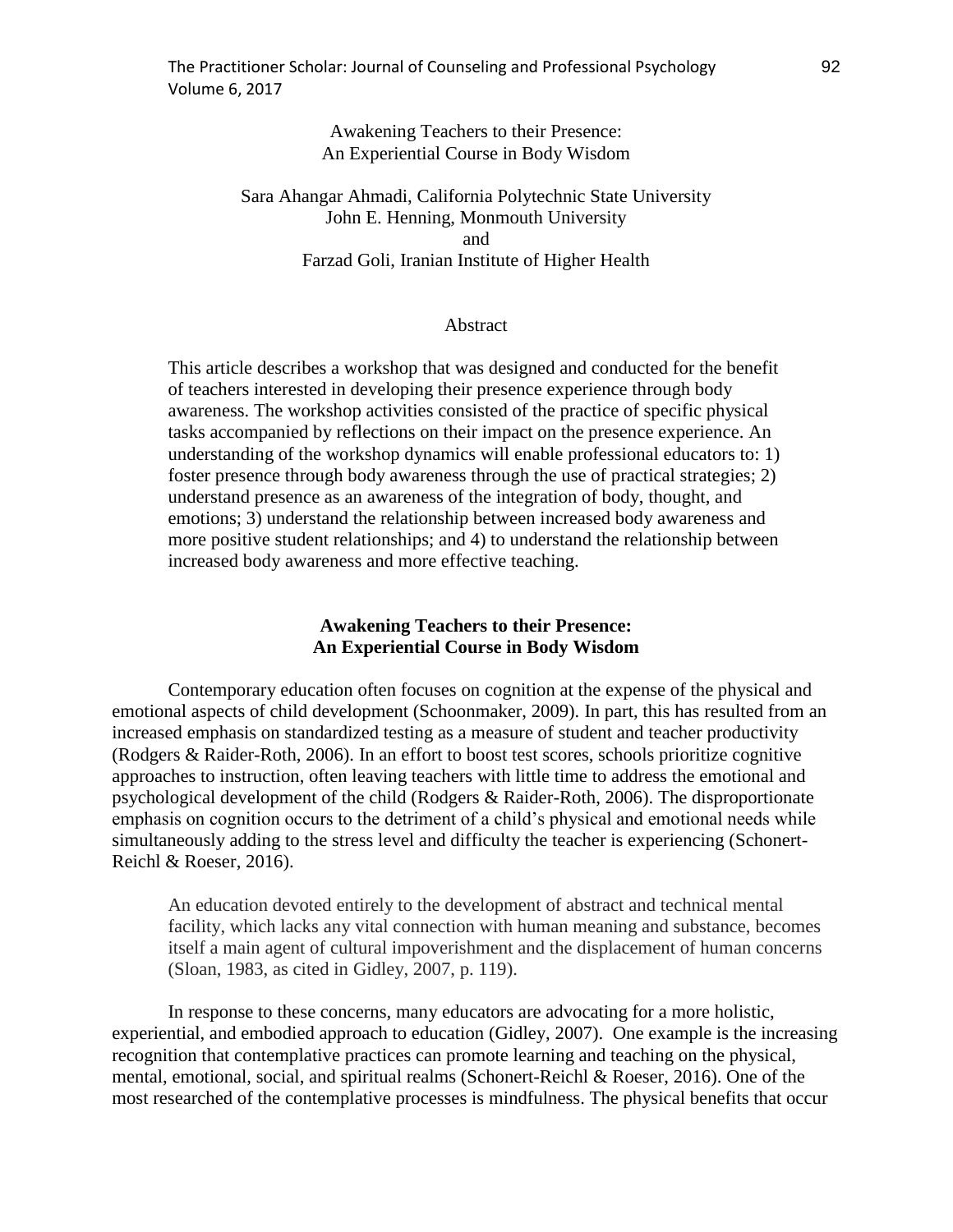# The Practitioner Scholar: Journal of Counseling and Professional Psychology 93 Volume 6, 2017

from fostering mindfulness include an improved immune system, reduced stress, and a general sense of well-being. Cognitive benefits to mindful learning include openness to novelty, flexibility, enhanced metacognition, and a mindful orientation toward the present (Langer, 1989; Schoeberlein & Sheth, 2009). Interpersonal relationships are also improved due to increased empathy, compassion, and an enhanced ability to perceive nonverbal emotional clues (Schoeberlein & Sheth, 2009).

Less well known among contemplative practices is the experience of presence. Like other contemplative practices, the presence experience strives to cultivate an awareness of the here and now. Unlike many other contemplative practices, the presence experience places an especial emphasis on body awareness. Fostering presence is not solely cognitive, rather it involves cultivating an entire bodily interaction with the world: "Perception is our most basic mode of *being* in the world, and the body is the ultimate and abiding subject of all perspectives available to us in principle" (Carman, 2008, p. 3). Thus, increasing body awareness is a way to cultivate an awareness that helps individuals to connect with their mental, emotional, and physical workings (Rodgers & Raider-Roth, 2006).

The focus of this article is to show how presence in teaching can be cultivated through a workshop on body awareness. The workshop involved the practice of specific physical tasks accompanied by reflections on their impact on the presence experience. An understanding of the workshop dynamics will enable professional educators to: 1) foster presence through body awareness through the use of practical strategies; 2) understand presence as an awareness of the integration of body, thought, and emotions; 3) understand the relationship between increased body awareness and more positive student relationships; and 4) to understand the relationship between increased body awareness and more effective teaching. Comments from participants are included to demonstrate the workshop's impact.

# **Theoretical Framework**

The purpose of the presence workshop described in this article was to cultivate the body awareness of teachers. Traditionally, practices such as meditation, mindfulness, Zen Buddhism, and yoga have been directed towards enhancing presence to improve the quality of lived experience. In recent years, the relevance of body awareness to professional practice has received increasing attention (e.g. Cuddy, 2015; Geller, 2017; Gendlin, 1992, 2003). The basis for such work is the interconnection among body, thought, and emotion (Carman, 2008). Each affects the other. For example, an anxious emotional state can lead to tensed chest muscles, tightened stomach muscles, and a clamped jaw; conversely, relaxing the body can lead to a more positive emotional state (Wilber, 1993). Thus, the purpose of fostering body awareness in a professional environment is to enhance mental and emotional functioning.

Body awareness can be cultivated through controlled breathing, adopting specific body postures, and applying methods for closely attending to physical sensations. For example, Geller (2017) described how therapists can cultivate therapeutic presence through controlled breathing and grounding, a practice that enables professionals to slow their thoughts and relax their bodies, thus inducing a more positive and open emotional state toward their clients. Grounding involves adopting a relaxed sitting or standing position while practicing controlled breathing (Rome,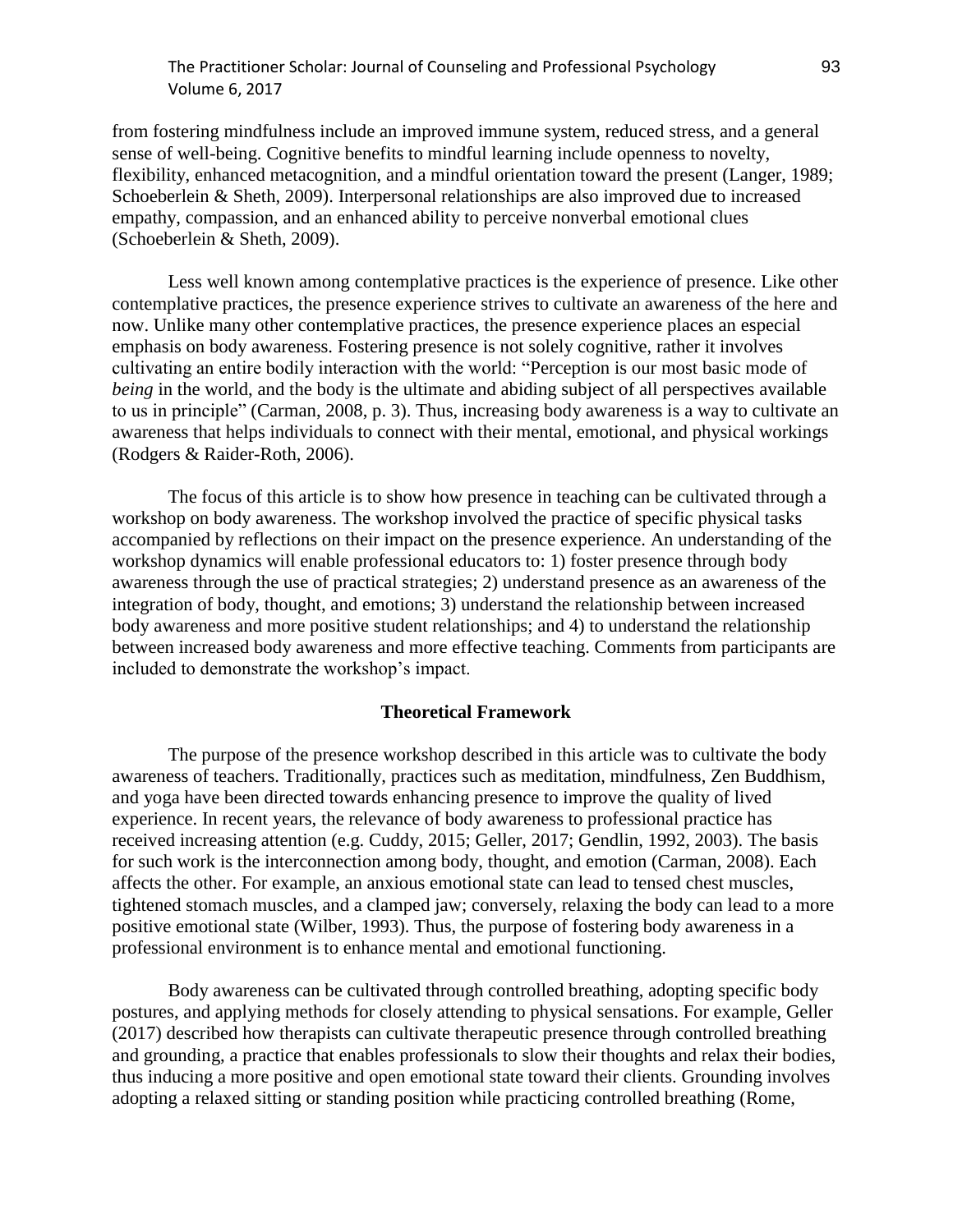# The Practitioner Scholar: Journal of Counseling and Professional Psychology 94 Volume 6, 2017

2014). By consciously attending to their body posture and alignment, therapists can improve their mental and emotional states while enhancing their capacity to experience presence (Cuddy, 2015). A key element is noticing the physical sensations that occur during a session and interpreting their meaning (Geller; 2017). Gendlin's (2003) work on focusing offers a variety of techniques for fostering a "felt sense" of physical sensations that often pass unnoticed, but which can serve as an important source of information about the environment.

The workshop described in this article was developed through Bioenergy Economy (BEE), an integrative health model that originated from body-centered psychotherapy, mindfulness-based therapies, and bioenergy medicine (Goli, 2010). Key elements of the BEE approach are the regulation and the redirection of energy investment via body awareness. Central to this model is the idea of an embodied mind (Lakof & Johnson, 1999; Varela, Thomson, & Rosch, 2016). In other words, the perceptions of the body are an integral part of the mind's workings. The BEE model of health approach draws upon biosemiotics to explain how practitioners can mindfully interpret their experiences and behaviors through an understanding of semiosis – the flow of signs through and among systems. By cultivating an awareness of the body, energy-information currents can be guided toward higher levels of intra/inter/transpersonal integrity.

For more than 10 years, the Bioenergy Economy (BEE) system has been taught primarily for health promotion and therapeutic means. A primary tenet of this approach is the cultivation of presence, which can be defined as an increased state of awareness that fosters the physical, mental, and emotional workings of an individual and his/her social relationships (Rodgers & Raider-Roth, 2006). The BEE approach to presence focuses on body awareness, thus enhancing energy flow through the removal of energy blocks and the reprocessing of energy pathways. Practitioners of BEE mindful and behavioral practices experience increased energy accompanied by reduced feelings of stress, pressure, and anxiety (Schoeberlein & Sheth, 2009). Thus, they become more present in their participation, more joyful in their affect-regulations, and more coherent in their narratives (Goli, 2010).

BEE mindful and behavioral practices can also promote benefits for already healthy individuals (Goli, 2005). A primary purpose of this workshop was to facilitate the professional development of teachers by fostering the presence experience through a greater awareness of the body and its energy flow. When teachers learn to cultivate their experience of presence through the body, their higher levels of energy and sense of well-being enable them to be more nurturing, to attend more carefully to the learning process, and to reflect without the mental noise associated with a lack of awareness (Rodgers & Raider-Roth, 2006). Higher energy levels lead to healthier and happier interactions with students, a hallmark of more responsive teaching. Thus, becoming more present can improve both teaching and learning (Goli, 2010).

During the workshop, presence was cultivated at the intrapersonal, interpersonal, and transpersonal levels. At the *intrapersonal* level, presence involves a greater awareness of the integration of body, thought, and emotion. Change in any one of the three can affect the other two. The focus of the workshop, however, was to heighten awareness of the body in order to affect change in thoughts and emotions. At the *interpersonal* level, presence involves cultivating an openness to others, a sensitivity to their needs, and a willingness to engage completely with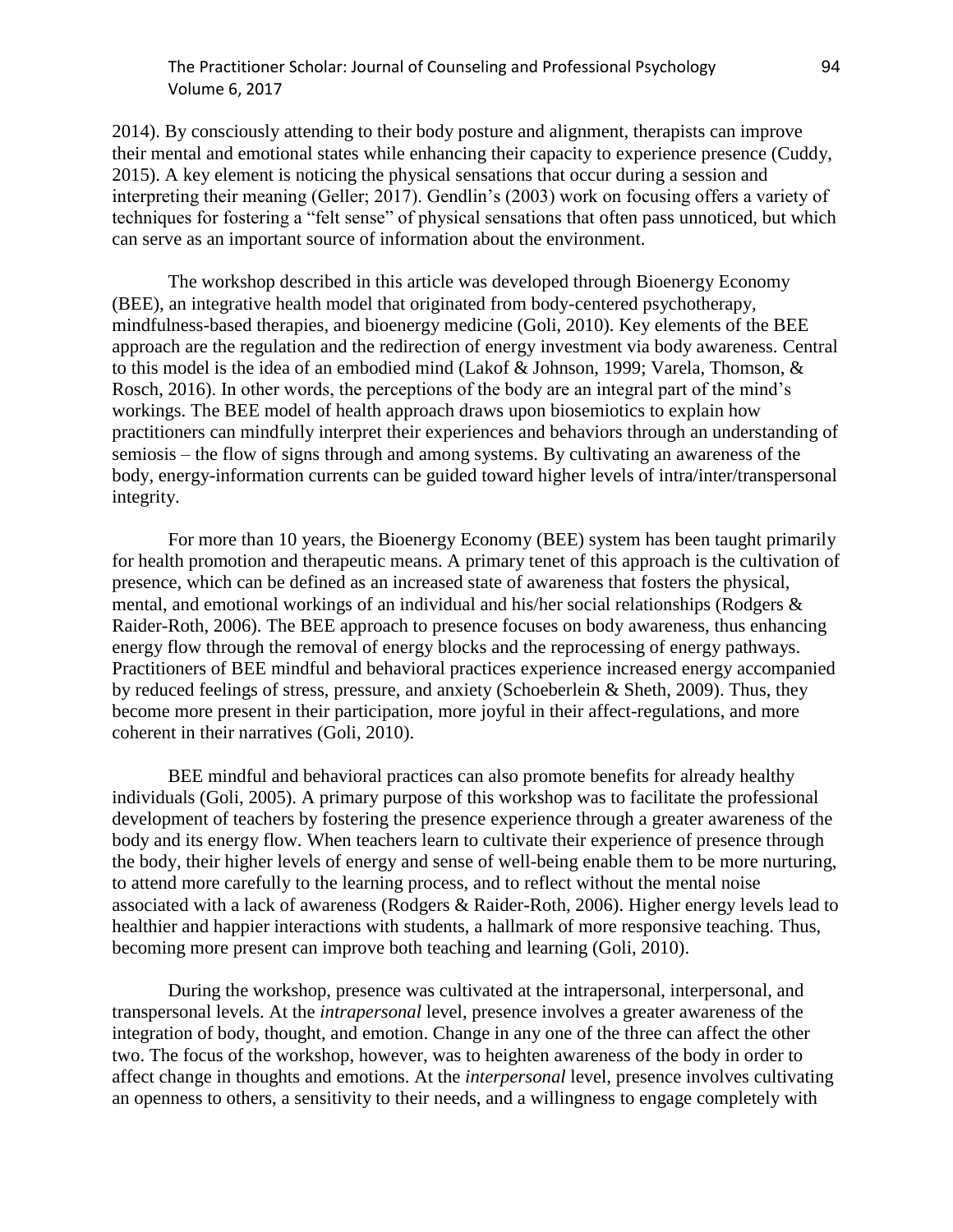them. Associated with an increased interpersonal presence are the qualities of love, empathy, and compassion. The *transpersonal* experience of presence is a transcendent state that has been described as "a state of awareness, in the moment, characterized by the felt experience of timelessness, connectedness, and a larger truth" (Silsbee, 2008, p. 20). Transpersonal experience can be attained through intuition, creativity, and peak experiences (Rowan, 2005).

#### **The Workshop**

The description presented in this article was based on a workshop provided for teachers at a Midwestern university. The participants included five teachers: three in-service teachers and two teaching fellows. The teaching fellows were masters' students who also worked part-time at a school. The participants' responsibilities were to attend all the sessions, practice the tasks formally and informally, answer the reflection prompts, and keep a journal. Every aspect of the design, including the workshop themes, the practical tasks, and the reflections were created to help the teachers cultivate their body awareness for the purpose of consciously experiencing presence in their classes and in life.

# **Workshop Themes**

Seven themes were introduced during the workshop. The first three themes involved the intrapersonal experience of presence, with an emphasis on activities that enhanced awareness of the integration of body, thought, and emotion; including whole-body experience, whole-body perception, and awakening senses. The last four themes focused on the interpersonal experience of presence, including the IN/OUT unity, awareness expansion experience, body boundaries' awareness, and intercorporeal dialog. The overall direction of the workshop themes moved from inside to outside, i.e. from the intrapersonal realm to the interpersonal realms of presence. In weeks 8, 9 and 10 of the workshop, the goal was to unify the intra- and interpersonal in a transpersonal experience of presence.

#### **Practical Tasks**

The purpose of the practical tasks, for example grounding or body balancing, was to develop an awareness of body postures that promoted states of well-being and interconnectivity. Conversely, the teachers also became aware when these states were absent. During each activity, participants were given specific instructions on how to experience the theme through their bodies, followed by guided meditation on their bodies, thoughts, and emotions. Formal practice of the task included the replication at home at least once every day; more informal practice occurred in real-life settings as the nature of the task and opportunity determined. The instructions for the task were audio-recorded and emailed to the participants to reinforce the procedures while minimizing any worries of forgetting the steps.

#### **Reflections**

The physical tasks were followed by reflections on the associated emotions and thoughts that accompanied the physical changes. The reflection papers were intended to amplify the effects of practices and stimulate additional reflection. The participants were also asked to journal their feelings and thoughts during the week. A primary goal of the reflections was to develop an awareness of the relationship between body, thought, and emotion. Specifically, the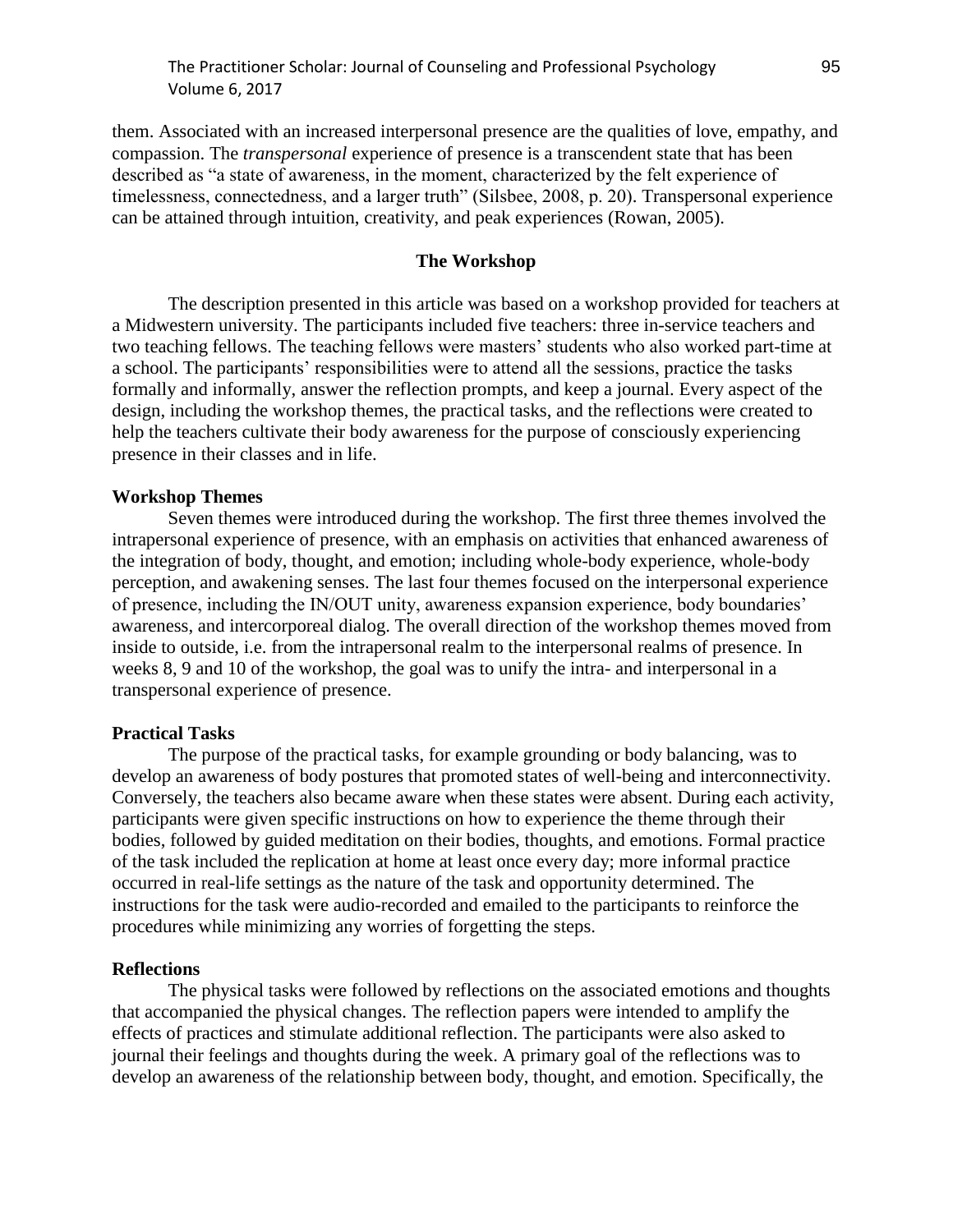The Practitioner Scholar: Journal of Counseling and Professional Psychology 96 Volume 6, 2017

participants were asked to remain aware of and report any changes in either their personal life or their teaching by:

- Observing the effects of presence in all aspects of life
- Observing their energy level and motivation for teaching
- Observing the effects of presence in teaching
- Observing the spiritual and holistic aspects of teaching

## **Sessions**

The workshop was organized into 14 sessions that occurred over 10 weeks in 7 paired sessions according to the 7 themes. For the first four themes, participants met for eight sessions with two sessions per week for each theme. For the last three themes, participants attended one session per a week for six weeks, two weeks for each theme. The first session of each theme was 135 minutes, and the second session was 75 minutes. The first session usually began with answering participant questions and resolving any problems that might have arisen. The discussion provided a lead into the presentation and discussion of one of the themes. The final half hour of the session was allotted to practicing the theme by engaging in a practical task or exercise with the body. The session concluded with instructions on writing the reflection papers, which were due after the participants practiced the task for 10-14 days.

The second session of the week was intended to respond to any questions of the participants. It began with teachers' feedback from their formal and informal practices. The instructor posed questions and added comments or additional ideas as appropriate. Participants frequently requested additional practice on the practical tasks, which were considered a routine part of the second sessions. (See Table 1).

| <b>Sessions</b>         | <b>Duration</b> | <b>Themes</b>                                              |
|-------------------------|-----------------|------------------------------------------------------------|
| <b>First Session of</b> | 135 minutes     | Whole-body Experience, Whole-body Perception, Awakening    |
| <b>Theme</b>            |                 | Senses, In/out Unity, Awareness Expansion Experience, Body |
|                         |                 | Boundaries Awareness, Intercorporeal Dialog                |
| <b>Second Session</b>   | 75 minutes      | Q and A                                                    |
| of Theme                |                 |                                                            |

Table 1. General Schedule of the Workshop

*Note. Q and A = Questions and Answer*

### **Theme 1: Whole-Body Experience**

The purpose of the Whole-Body experience theme was to introduce the idea of the body as an embodied mind. Embodied mind references the body's important role in perceiving and reflecting upon the surrounding environment, in contrast to the conventional view that equates the brain with the mind. The instructor initiated the session by asking several questions on participants' expectations for the workshop, followed by a two-minute meditation to become more aware of bodily sensations. Then the body's role in perception and thought was discussed from the three perspectives of physiology, phenomenology, and consciousness. Examples were shared, including examples from the lives of the participants.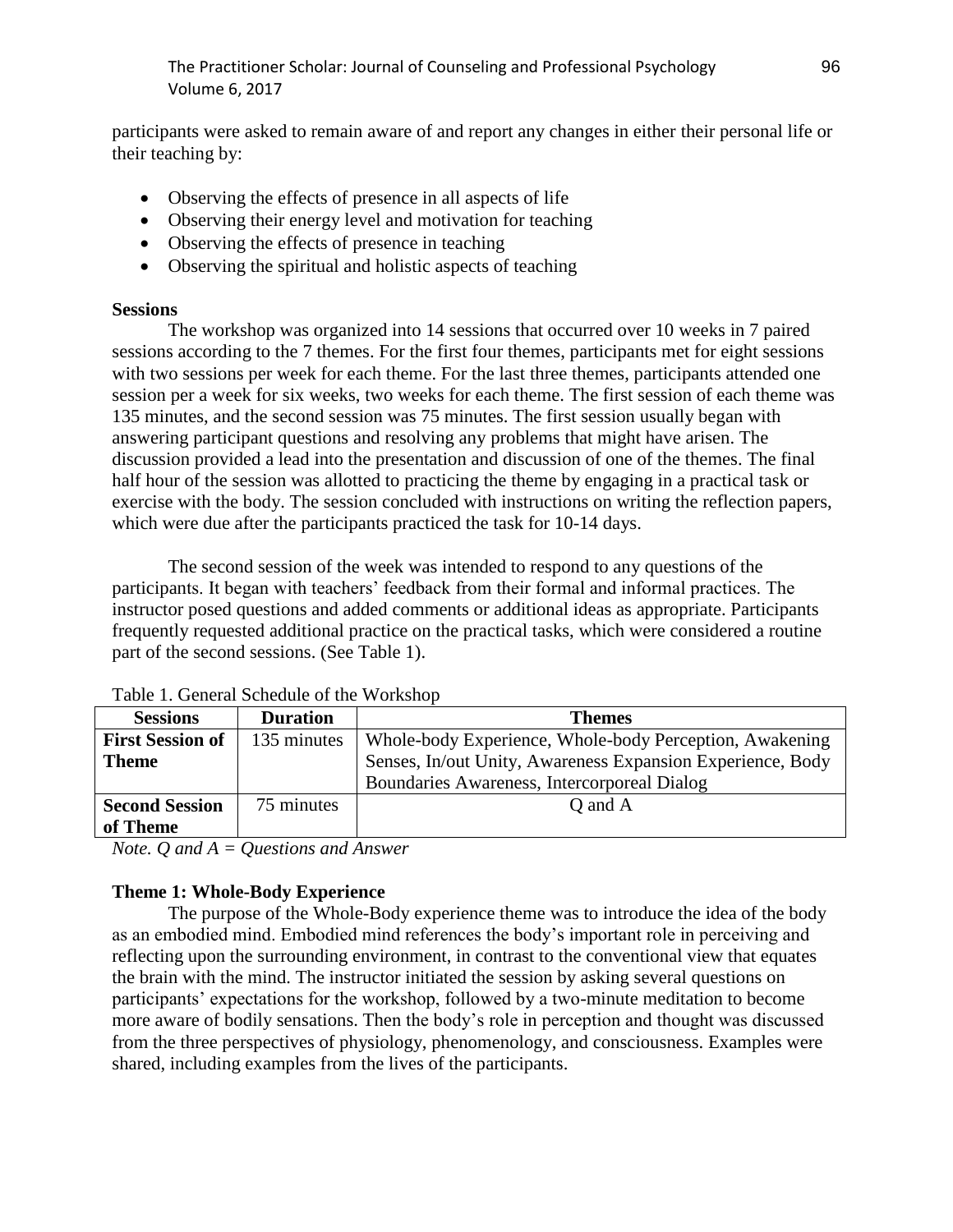# The Practitioner Scholar: Journal of Counseling and Professional Psychology 97 Volume 6, 2017

Two important concepts were discussed in preparation for the practical tasks: "habitual body" and "body equilibrium." Habitual body refers to the thoughtless physical postures that occur due to wrong assumptions and a lack of awareness. Some examples would include an unconsciously tensed muscle, slouched and cramped body postures, and rapid mouth breathing (Cuddy, 2015). Oftentimes, individuals do not notice their body's discomfort because such posturing has become a habit for them. In contrast, "body equilibrium" refers to a well-adjusted body that lives in harmonious balance.

**Practical tasks -** The purpose of the tasks was to familiarize participants with body postures that lead to an increased flow of energy and a balanced, relaxed state of being. When these postures are successfully enacted, the participant gets grounded. Becoming grounded was often used as an initial move before undertaking further meditations of the body.

To begin grounding, the participants were asked to stand, close their eyes and relax their spine. Then they pulled their shoulder blades up towards their ears, pressed them into their back, then pushed them out away from each other and released them down the back. The chest and scapula should be wide open and the shoulders relaxed. In fact, these poses are intended to create tension as the body becomes straighter before gently letting the tension go. Next, the participants elevated their necks by moving the crowns of their heads upward. They firmed their hip muscles and let their tailbone spontaneously come forward to lessen the lumbosacral curve. The hip muscles were released little by little without letting the tailbone go back to its previous position. The tailbone should stay a bit forward. After each move the participants were advised to release any tension. To do so, there should be at least a two-minute pause between each of the Whole Body Experience phases.

During the second phase of this task, participants were told to imagine a plumb line dropping from their nose to the ground. Then the instructor asked the participants to shift their weight to the right, then to the left foot, and then to the center until the imaginary plumb line remained straight in front of the navel. During the third phase the participants were guided to imagine a line of energy up their inner thighs to the groin, and from there through the core of the torso, neck, and up and out through the crown of the head. They were instructed to feel the flow of energy; their awareness of the energy flow helped balance the body and helped the muscles to be effortlessly relaxed and elevated – from the bottom of the spine to the top of the neck and the bottom of the skull. At this point, all the muscles had to be in harmony, the spine had to be fully elevated and symmetric, the vertebrae was supposed to be aligned and in their correct places, and the body was expected to be effortlessly elevated and balanced.

In Phase Four, participants are instructed to extend their inner harmony by letting awareness spread in the whole body as a drop of ink dissolves in a fluid. The whole body should be aware, open, and receptive to the outside environment, including its outer harmony with the earth and with the sky. Without leaving the pose, participants were asked to open their eyes and observe the wholeness with open eyes for 2 minutes. To leave the pose, participants were instructed to bend their knees and maintain the sense of harmony for a longer time.

**Reflections -** During the second session of each theme, the teachers' feedback consisted of stories about their body postures in different situations. For example, they shared several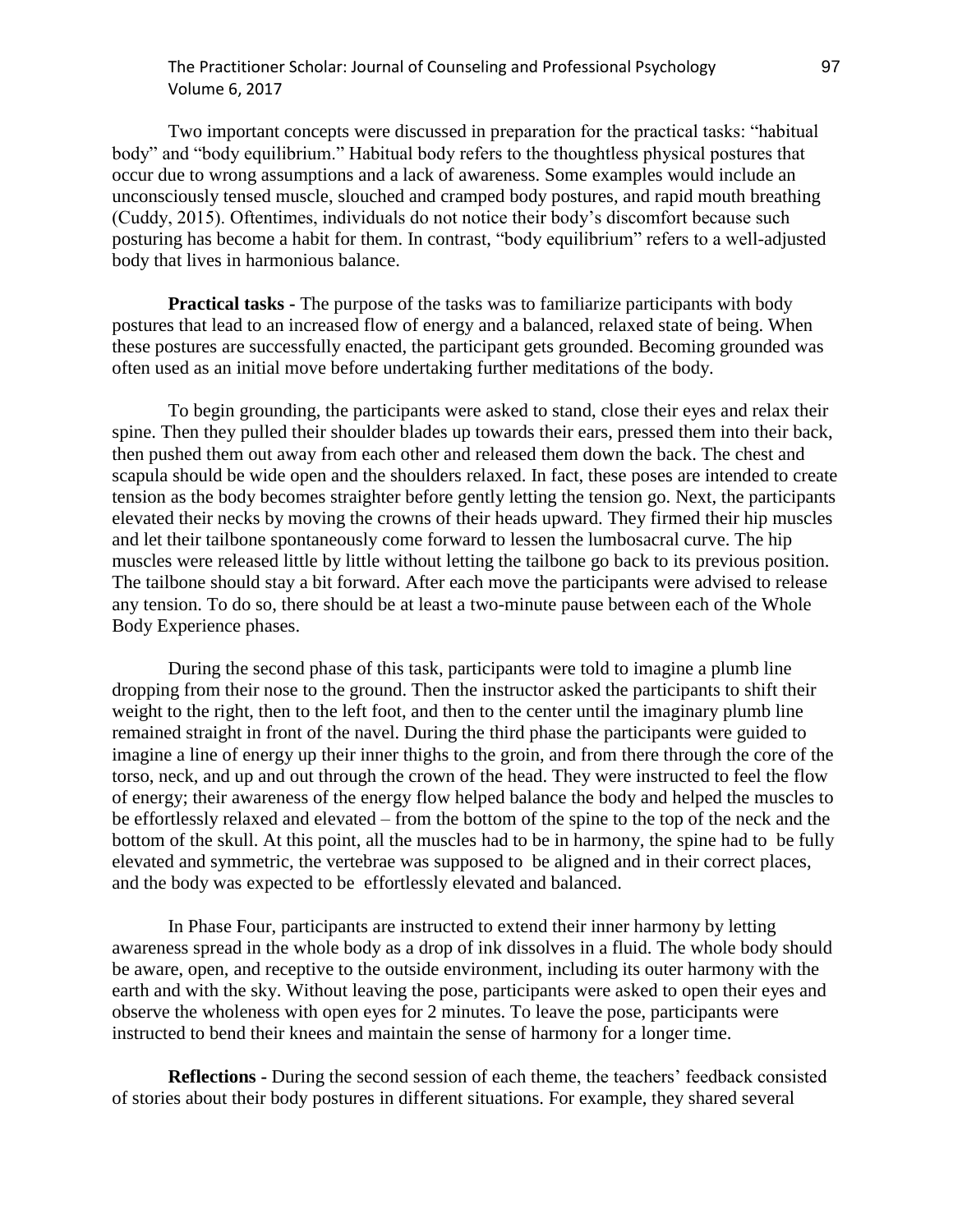stories on how they tried to balance the weight of the bags they carried on their shoulder or how they tried to stand straight in the class while teaching. Furthermore, they commented on their observations of how the newly gained awareness had affected the quality of their lives, such as fewer feelings of stress, moments of joy, and improved relationships with family, students, and colleagues. Because the workshop did not have a financial or academic compensation, showing the teachers the benefits of the physical tasks was critically important for eliciting their commitment to regular practice.

### **Theme 2: Whole-body Perception**

The primary purpose of the Whole-Body Perception theme was to demonstrate the interrelationship of body, thought, and emotions. The instructor gave examples of how this integration can be fostered through an awareness of how the body influences thought, emotions, and interactions with others. She explained how participants can develop their knowledge and practice of body-thought-emotion integration by observing and exploring their inner sensations, impulses and movements, and reactions. The efficient energy flow caused by this integration helps the participants to feel more unity, harmony, and higher levels of body awareness (Goli, 2010). To help the participants become aware of non-integrative states of being, the instructor introduced the concept of fragmented body. The fragmented body is not observed as a whole but rather as separate parts that are vulnerable due to their lack of coordination.

**Practical tasks -** Whole-Body Perception practical tasks involved showing the participants how to ground themselves from a seated position. Participants were guided to sit on a chair with their soles of their feet completely spread on the earth; eyes closed or half-closed. They were instructed to align the spine with the back of the chair so that the body stayed aligned without further pressure. Participants pulled their shoulder blades up, pressed them into the back, then widened them across and released them down the back. Next, they were instructed to move the crown of their head upward so the neck is pulled out of the body. The neck should be elevated and relaxed, the arms relaxed, and the hands resting on the lap. All the weight should be on the hips and thighs. Participants should move the lumbosacral (lower back) to the back of the chair and increase its curve in order to let awareness spread across the body by fostering a bodily state of receptiveness, openness, and alertness,

**Reflections -** The experiences shared by participants focused primarily on the integration of body-thought-emotion. For example, one participant stated that she was more observant of her body posture, and as a result, she felt more comfortable while interacting with students. The session culminated by reviewing the reflection prompts for the following session and a call to continue the formal and informal practices of the task.

#### **Theme 3: Awakening Senses**

The Awakening Senses theme was intended to heighten awareness by awakening the senses of hearing-seeing-smelling to an increased openness to the environment. The first session began by discussing the systems that govern environmental processes, and the role of the senses as the means for connecting to those systems. The instructor then introduced the concept of synthetic perception, which focuses on the direct perception of the environment (i.e. gathering data from the senses without judgment or interpretation). In contrast, analytic perception relies more on mental images, pre-assumptions, and analysis of the situation. The participants were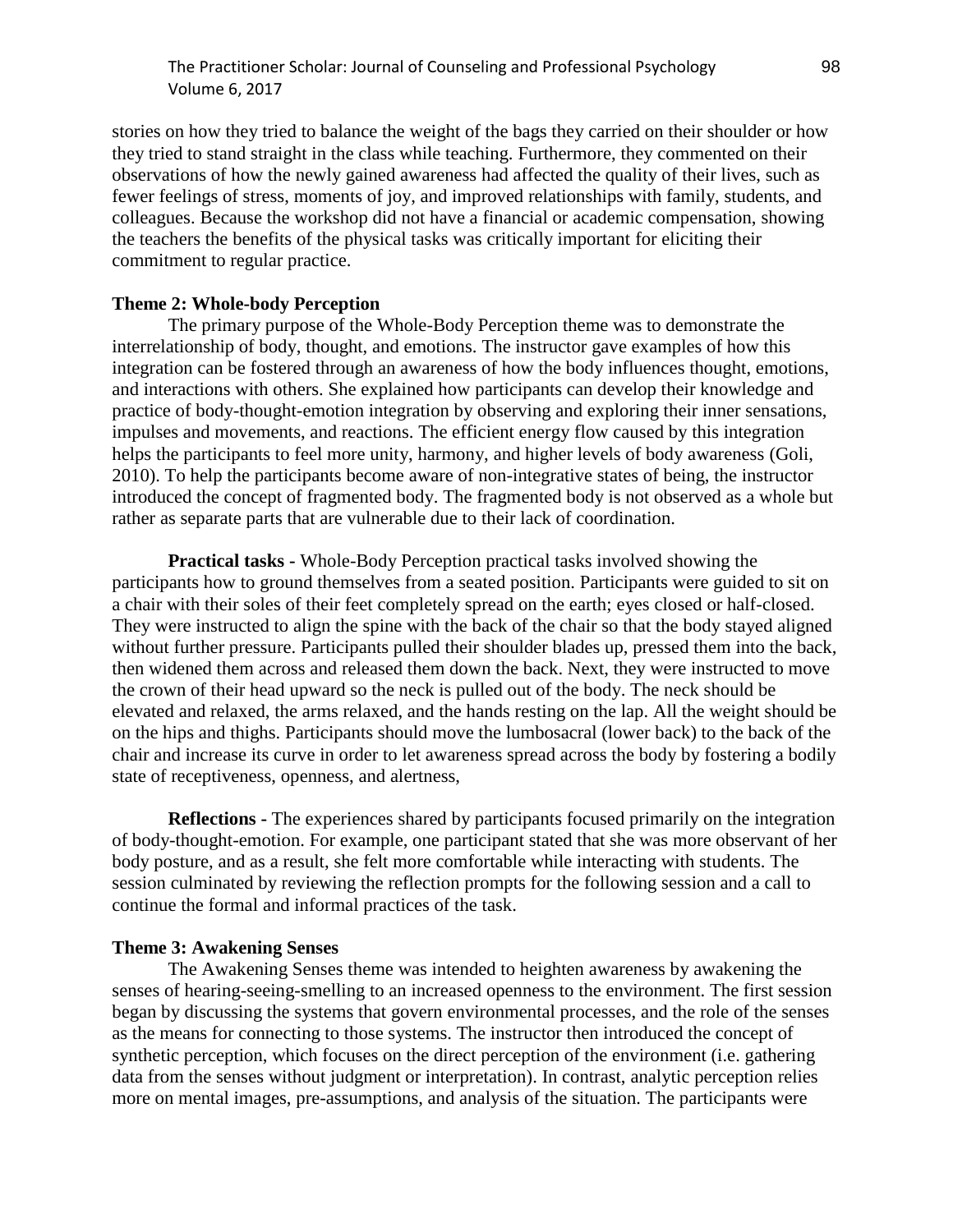# The Practitioner Scholar: Journal of Counseling and Professional Psychology 99 Volume 6, 2017

encouraged to foster their presence awareness by deemphasizing their pre-existing cognitive judgements of their environment through the practice of a direct, synthetic approach to perception.

**Practical tasks** - To begin the Awakening Senses practical task, participants were grounded in the sitting position (see the Whole Body Perception task above). Next, participants directed their attention to what they are hearing. Participants were to pay attention to every single sound, low or loud, that exists within hearing. They moved their attention from one sound to another sound, then let their attention and awareness be attracted and absorbed by a sound that is more pleasant. After a minute of listening to one sound, they let their awareness spread (expand) homogeneously and uniformly to the other sounds within hearing. Any time a sound attracted their attention, the participants would smoothly let awareness and focus return to them. The participants stayed in this pose as long as desired.

Next, the participants focused their attention on smelling by repeating the same steps given for hearing. They were instructed to pay close attention to their perceptions to gauge any changes in their feelings. Then, the participants were encouraged to expand their awareness to include all the scents and sounds. Afterwards, they opened their eyes and gently gazed forward, while continuing to focus on the senses of hearing and smelling. The participants were instructed to hold the pose as long as desired.

**Reflections -** Now in the second week, the participants began sharing their experiences without any prompting. They found the task relevant to both their lives and their teaching. They posed questions about how to practice it with their students and commented that sense awareness helped them feel more comfortable in the classroom. The instructor told the participants they could continue practicing the task informally by remaining aware of their senses throughout the day. They were also asked to extend sense awareness to touching and tasting senses.

#### **Theme 4: IN/OUT Unity**

In/Out Unity was the formal beginning to the interpersonal relationship and the insideoutside movement. The purpose of this theme was to develop an understanding that the body can be understood as an ongoing interaction with the environment (Gendlin, 1992). The instructor opened up by showing how the terms self/other exist as one entity in the real world. To further illustrate this concept, she then contrasted the difference between I-It and I-Thou relationships (Buber, 1970). I-It relationships consider other people as objects of the relationships and I-Thou relationships accept the other person as unique and part of our being. In the I-Thou relationship, "the whole net of personal communications and relationships is more in flow" (Senge, Scharmer, Jaworski & Flowers, 2004; p. 157). Recognizing this difference leads to higher quality interpersonal relationships in all respects (Rome, 2014).

**Practical Tasks -** The practical task for this session was geared towards the practice of moving from inside to outside awareness. Participants were asked to ground themselves in the sitting position, then place their attention on their inhalations and exhalations. They were instructed to witness air flow through their nostrils without trying to change their natural process of breathing.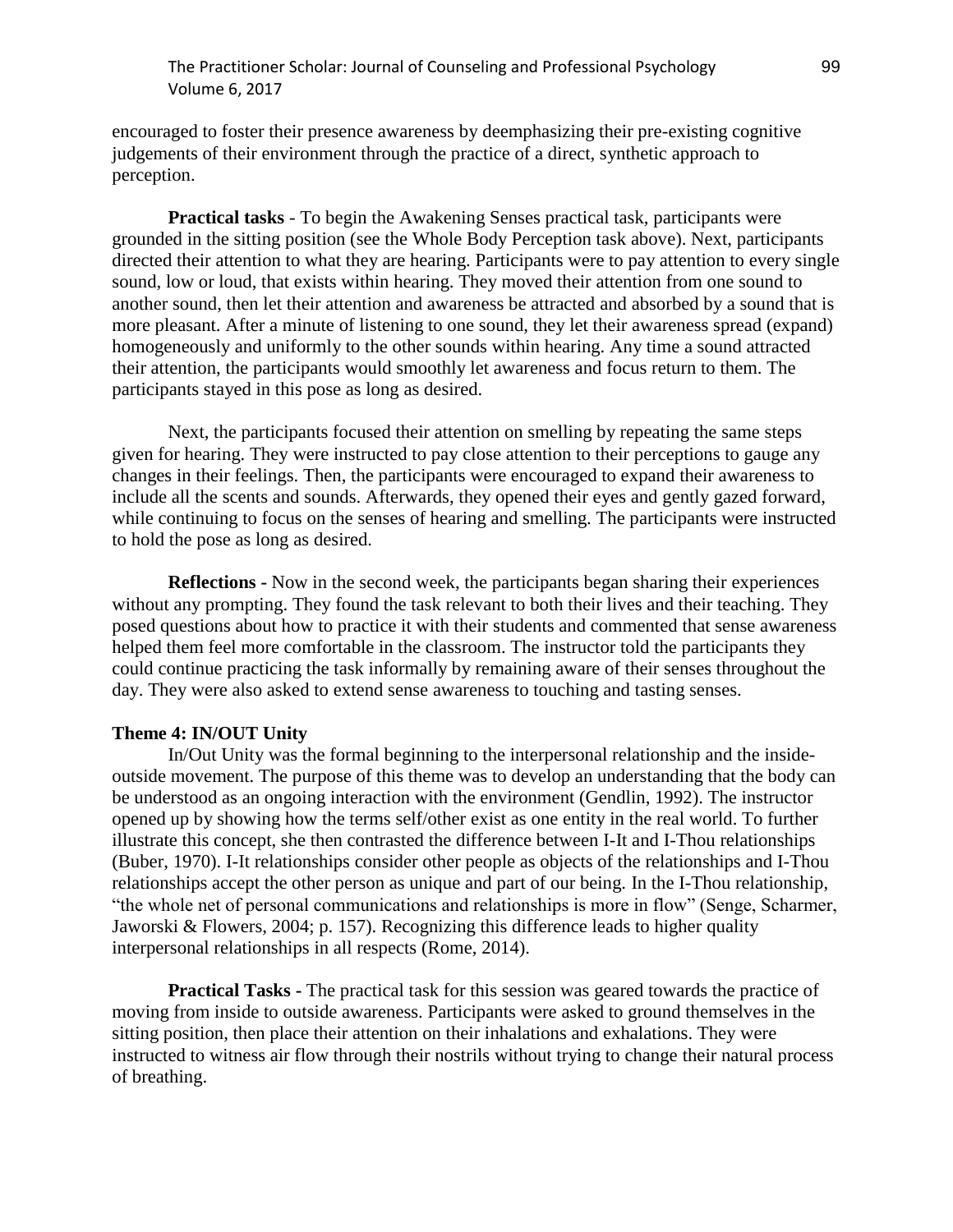# The Practitioner Scholar: Journal of Counseling and Professional Psychology 100 Volume 6, 2017

In the second phase of the task, the instructor encouraged the participants to let their awareness accompany the air into the depth of their lungs and then return with that air from the depth to the surface, the nostrils, and to the outside area. The participants focused their awareness on the cycle of breathing, from without to within and from within to without. The instructor encouraged them to observe awareness as it spread beyond within and without until awareness is in complete harmony and wholeness. There is no inside and outside, no borders and no thing, just a space of awareness, an aware void. Participants were encouraged to stay in this phase as long as desired.

During the third phase, the participants opened their eyes and let them rove aimlessly while maintaining their awareness of the "in and out." They were instructed to witness their breath awareness with open eyes and to let the awareness spread throughout their bodies before leaving the pose.

**Reflections -** The participants asked many questions about I-It/I-Thou relationships and how they applied to their daily life. To illustrate, the instructor used the metaphor of a chess game to illustrate how I-It relationships are goal oriented, competitive, and focused on the moves of our opponents. I-It relationships are like playing a game for gain. In contrast, I-Thou relationships are best illustrated by the "dance" metaphor. When dancing, each person can express him or herself while moving in harmony with the others. There is no win-lose, goals are accomplished through the joy of participation, and there is a sense of mutual becoming among the participants. The instructor asked participants to further practice this theme by attending to their activities as a dance and observing the effects in their lives.

#### **Theme 5: Awareness Expansion Experience**

The purpose of this theme was to develop an understanding of the presence experience as a way of being. To do so the instructor compared the relationship between doing and being through two metaphors: dancing and the mobius. Dancing involves movement and action, but there is almost no focus on the outcome of the action. Similarly, doing and being coexist as a mobius, an exterior and interior that are inseparable. The existence of one without the other would be meaningless. The discussion around this theme was intended to develop an awareness of this relationship by considering presence qualities such as fluidity, empathy, and authenticity.

**Practical tasks -** Similar to other practical tasks, Awareness Expansion begins with the participants grounding themselves in a comfortable position, then letting the awareness spread all over the body. The participants were instructed to let the awareness flow from the nostrils and observe how the cool air gets in and warm air gets out. Without changing the rhythm of their breathing, they observed it becoming more relaxed. The instructor let them know that there is no need for action: *being* is easy and pleasing**.**

Participants were instructed to direct their awareness to the boundaries of their bodies, their skin; letting their awareness be in contact with their clothes and their senses. Then, they took their awareness beyond the body boundaries, letting it expand as far as they felt comfortable and secure. At this time, the instructor introduced music. The participants harmonized with the music by setting their imagination free. The instructor encouraged the participants to focus solely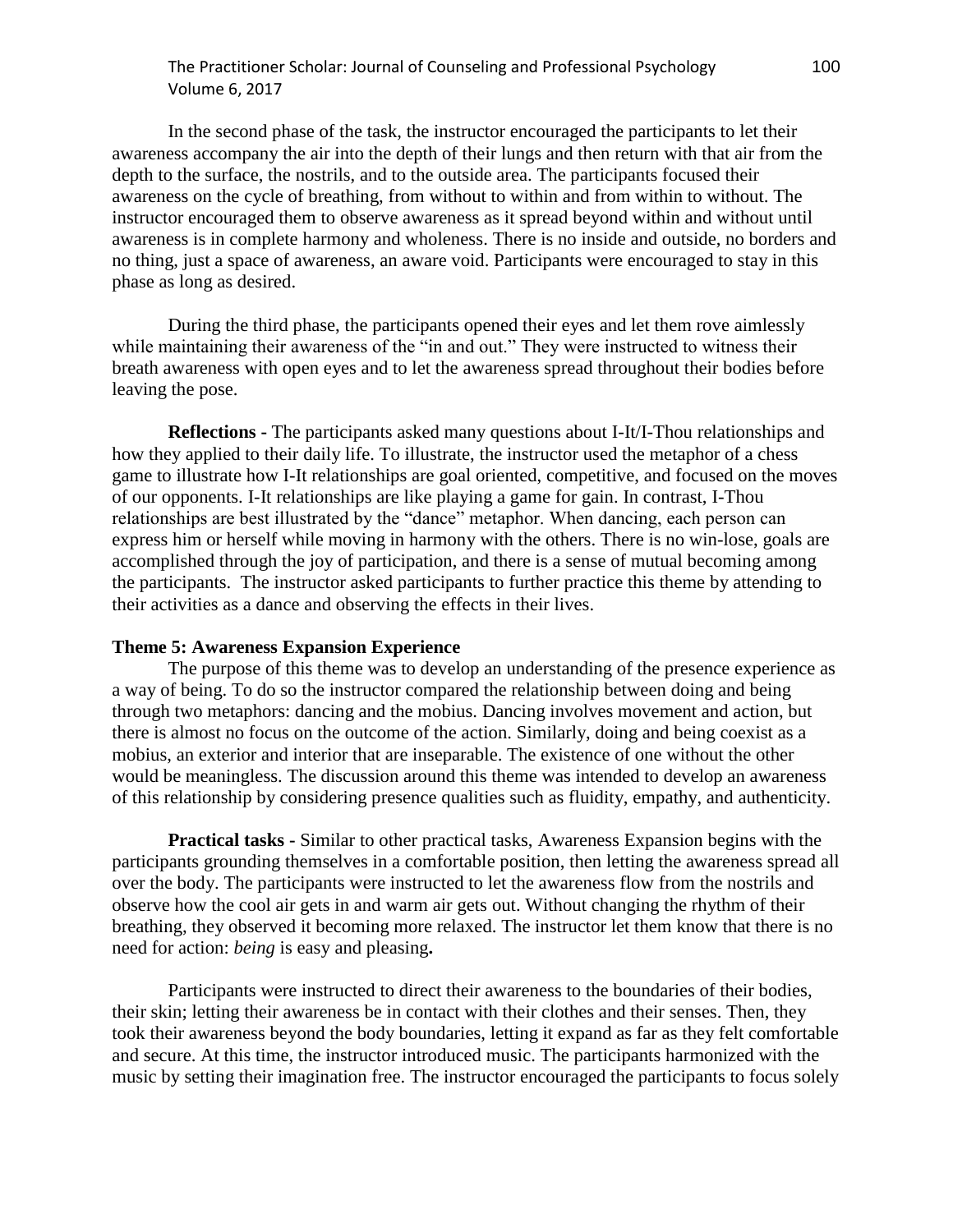on the music, saying, "There is no boundary and no thing. There is just an aware void**.** Let this aware void be one and in harmony with the music."

Participants were encouraged not to consider the origins of their awareness or their current state of awareness. Instead, they were instructed to just be in their bodies and to let their awareness come naturally and easily. After the music stopped, they opened their eyes and enjoyed the expanded awareness with their eyes fixed on the ground. The participants maintained this posture for a few minutes.

**Reflections -** The participants posed questions on how to become more open regarding their boundaries. They also said they could feel presence through surprising moments and the extension of their boundaries.

## **Theme 6: Body Boundaries' Awareness**

The purpose of the Body Boundaries Awareness theme was to understand how the three experiences of intrapersonal, interpersonal, and transpersonal presence pertained to teaching and the classroom environment. Body boundaries' awareness is an awareness of visceral space. This understanding is not only the reflection of what goes on in the head or social rules, it can also refer to the relationship between how an individual knows and accepts her true self and the way she knows herself in relation with other people (Rome, 2014). Thus, the instructor discussed the intrapersonal experience of presence as the integration of body-thought-emotion; the interpersonal experience of presence as connections to students, subject matter, and pedagogical knowledge; and the transpersonal experience of presence as a holistic vision of teaching. Previously introduced concepts were revisited throughout the session, such as the integration of body-thought-emotions, the development of I-Thou relationships, and the interaction between systems in the environment.

**Practical tasks** - For the Body Boundary Awareness task, participants were grouped in pairs and stood about 10 feet from each other. Participants grounded themselves and one of the partners in each pair was designated as active. The active partner invited the other partner to get closer by moving her hand. There was no talking during this task, so all action was initiated through body movements. The passive partner moved until the active partner used her hand to stop her. The distance at which the stop sign is shown was adjusted depending on the feelings and senses of the active partner. When the stop order is given, both partners stop and witness their body reactions and each other's presence.

Again, the active partner checked herself and if the distance was not comfortable enough, asked the partner to move forward or backward. The passive partner also observed her boundaries and awareness but followed the lead of the active partner. Finally, the active partner asked her passive partner to go back to the 10-foot distance. Then the partners changed roles. The critical point of this task was listening only to the feelings of the body. For example, the participants should not ignore their bodies feeling of comfortable distance based on the responses of their partners; being physically close is not equivalent to being close or intimate. Furthermore, the participants should not judge or act based on social values. They should trust their body in the belief that the body knows its most comfortable distance.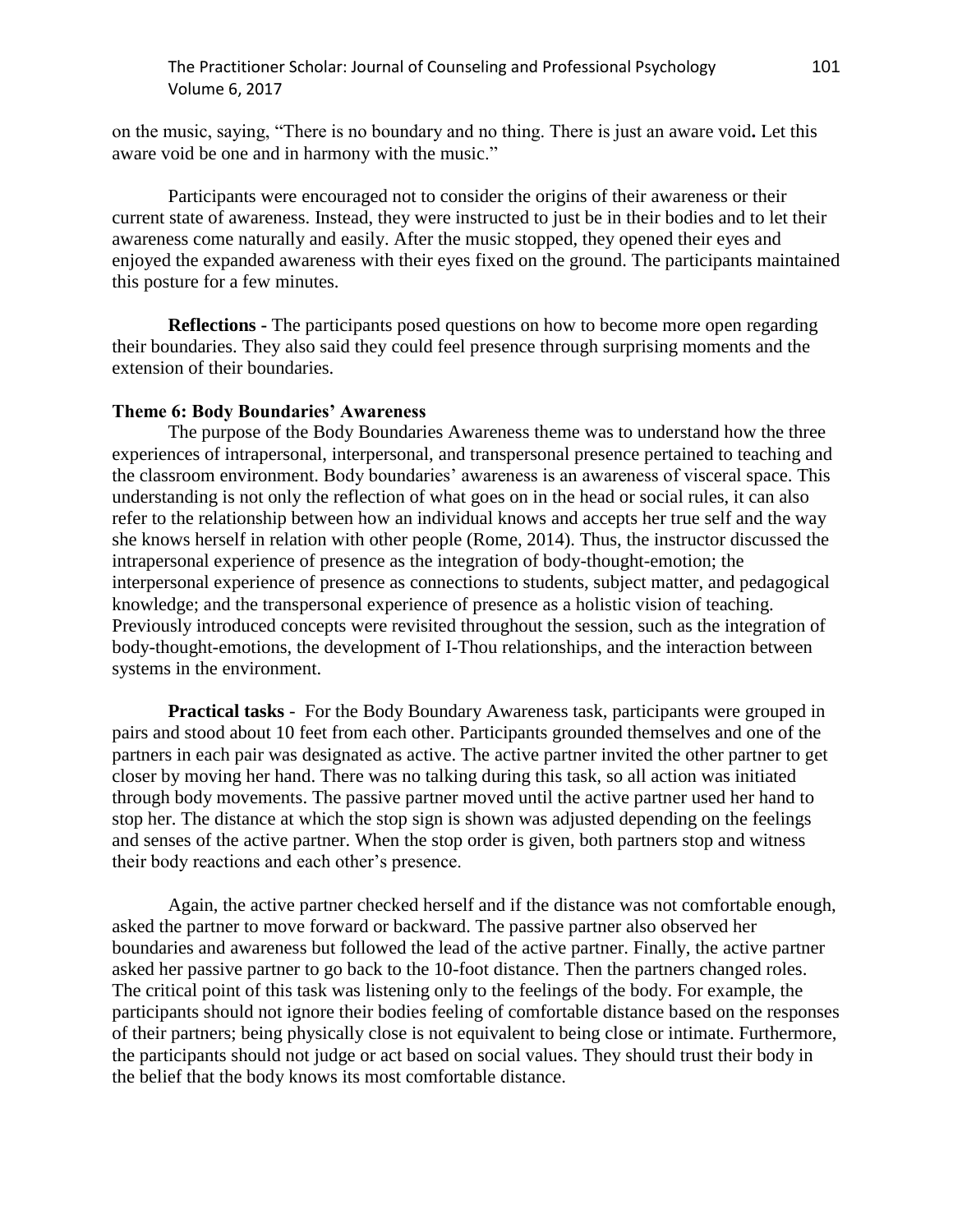**Reflections -** Participants reported practicing the task with family members. They noticed the greater difference in boundaries in the work place versus their relationships at home. They also shared their stories on their presence experiences and the changes in empathy, nonjudgment, novelty, and openness they experienced in their classrooms and in themselves.

# **Theme 7: Intercorporeal Dialog**

The Intercorporeal Dialog theme of the workshop aimed at integration of the intra/inter/transpersonal experience of presence. The primary purpose of the theme was to show how each of these presence experiences could foster more satisfying and effective participation within a larger human system. Like the integration of body, thought, and emotion at the intrapersonal level, this lesson encouraged the participants to view themselves as a part of, rather than separate from, the larger system. Intercorporeal dialog is similar to how two invisible and distinctly different gases, oxygen and hydrogen, combine to make water. Similarly, two separate individuals in a relationship become something different than they were individually. Human beings are constantly changed through all the interactions occurring around them (Rome, 2014).

The instructor reinforced this viewpoint by leading a discussion on several ideas from previous lessons, including, but not limited to, the unity of body-thought-emotion over fragmentation in the intrapersonal experience of presence; the importance of empathy, compassion, and love for the effective participation in "we-space;" and the emphasis on "being" over "doing" in the transpersonal experience of presence. The discussion focused on the interrelationship of these ideas and the influence of each on the other.

**Practical tasks -** For the Intercorporeal Dialog Task, the participants again grounded themselves, then paired up with one partner designated as active. This time they stood at arm's length from each other (about three feet), and the partners put the palms of their hands together. The active partner moved her hand in any direction she chose, moving her partner's hand with her own. As the hands moved, the participants were instructed to stay aware of their bodies. When the instructor asked them to stop, they both put their hands to their sides. The participants took five minutes to scan their bodies, feel their senses, observe their feelings, and witness their reflections. In the second phase of the task, the participants exchanged roles and repeated the steps. In this phase of the task, neither of the partners was designated the active partner: both participants let their bodies lead them until the instructor asked them to stop. After each phase of the task, participants reflected on their awareness of their body senses, feelings, and reflections.

**Reflections -** Participants talked about their plans to continue their transpersonal journey after the workshop. They shared concerns about their bodies, looked back on what they had learned, and talked about the impact of the workshop on their teaching and lives. The impact of the workshop is discussed more fully in the section below.

### **Impact**

During and immediately after the workshop, participants reported changes in both their personal and professional lives. A few examples are presented below for the dual purpose of illustrating both the potential impact of this particular workshop and to anticipate the types of comments that could be encountered. On the intra- and interpersonal levels, participants may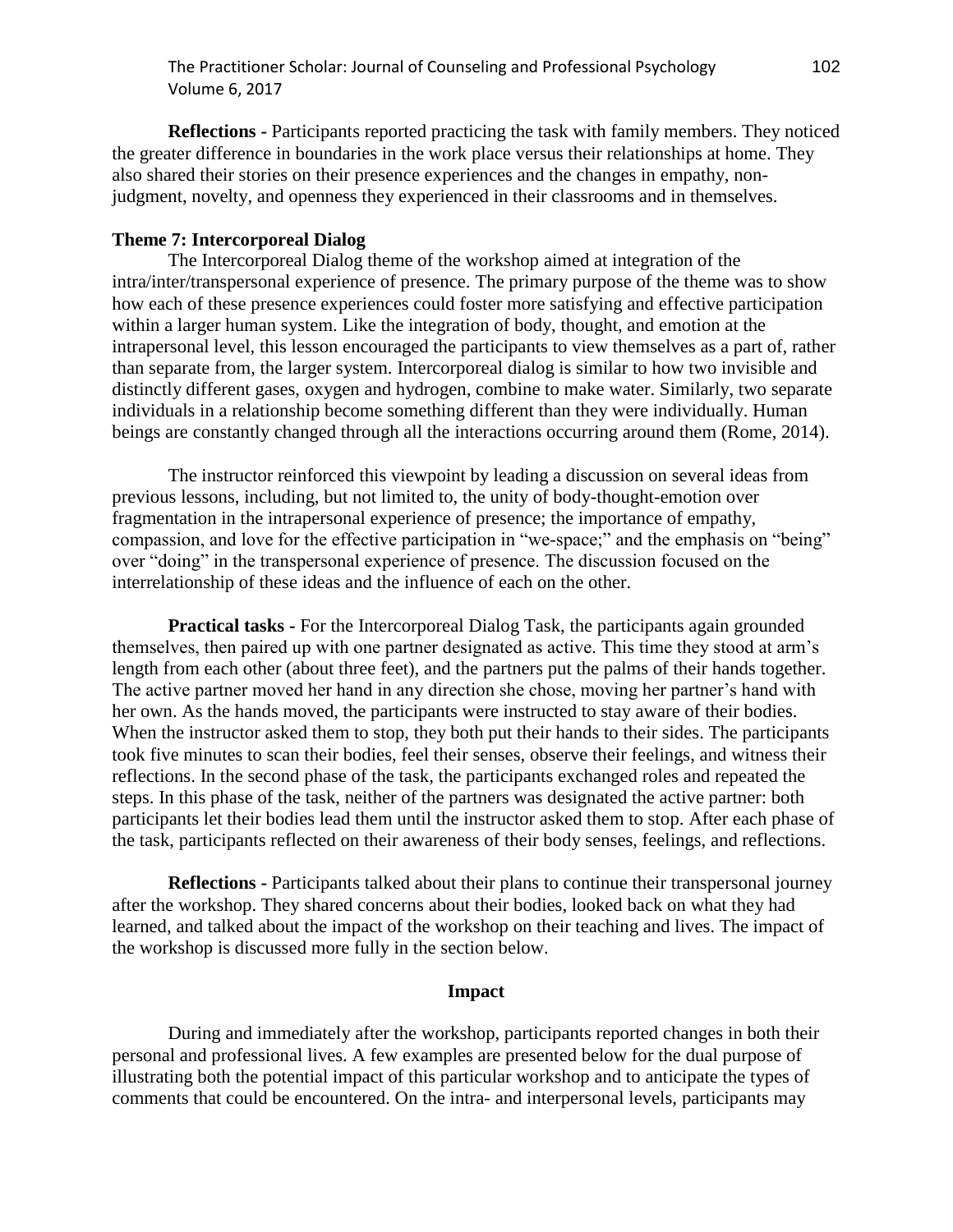report increased energy and better relationships. At the transpersonal level, participants may report a renewed and revised perspective on teaching that leads to a more responsive and holistic approach, as described in the examples below.

# **Energy**

During the initial sessions of the workshops, participants were more likely to report on the intrapersonal experiences of presence. They included comments on relationship between their body posture and emotions, their emotions and thoughts, or sense of increased energy, as illustrated by the following statement from one of the participants:

I would say a lot of days I am tired at the end, but it's a good tired, you know. You feel like you got your work done and you feel satisfied… I do feel more alive in my class and I do feel more energetic. Now, when I feel tension or stress in my body, I stop and think, why am I feeling tension or what is causing this?… I also noticed that if I have had an emotional day or bad news, that I carry the emotional pain in my body and I have a hard time getting rid of it.

### **Relationship**

As the workshop progressed, participants began commenting on a change in their relationships with students and their influence on teaching, as illustrated by the following comments: "I want to physically be there, be present in the lesson. I guess, rather than just I'm here; they're there doing a lesson. I wanna be in it, be part of it." One of them further described this change as "Now I have a different view of the teacher-student relationship/system. I am still finding the right balance; actually I think the balance will continually shift back and forth from controlled to controller without feeling the boundaries of either."

### **More Responsive Teaching**

As the workshop unfolded, the interpersonal experience of some participants resulted in an enhanced openness, receptivity, creativity, flexibility, and empathy. They began listening more attentively and judging students less, sometimes leading to the adoption of new approaches that foster reflection, self-directedness, authenticity, and care towards developing a whole person, as illustrated by the following quote. "So I've been trying to give them more examples, give them time to write, give them time to talk about it, give them time to interact with each other. You know so you can work with your friend, come up with an answer, present it back to the class."

## **More Holistic Approach**

During the workshop, participants came up with the approaches that body awareness and presence could be applied in their students' learning and curriculum. Because the teachers found body awareness and presence to be beneficial, they tried to investigate how they can lead their students to experience presence and become more holistic individuals. These approaches can optimize teaching and learning qualities.

My perspective in my teaching, in regards to presence, has changed because I feel that before I was functioning like a robot or a machine. This was not an example of teaching in the present... Now I see that the goal is not always the purpose of something…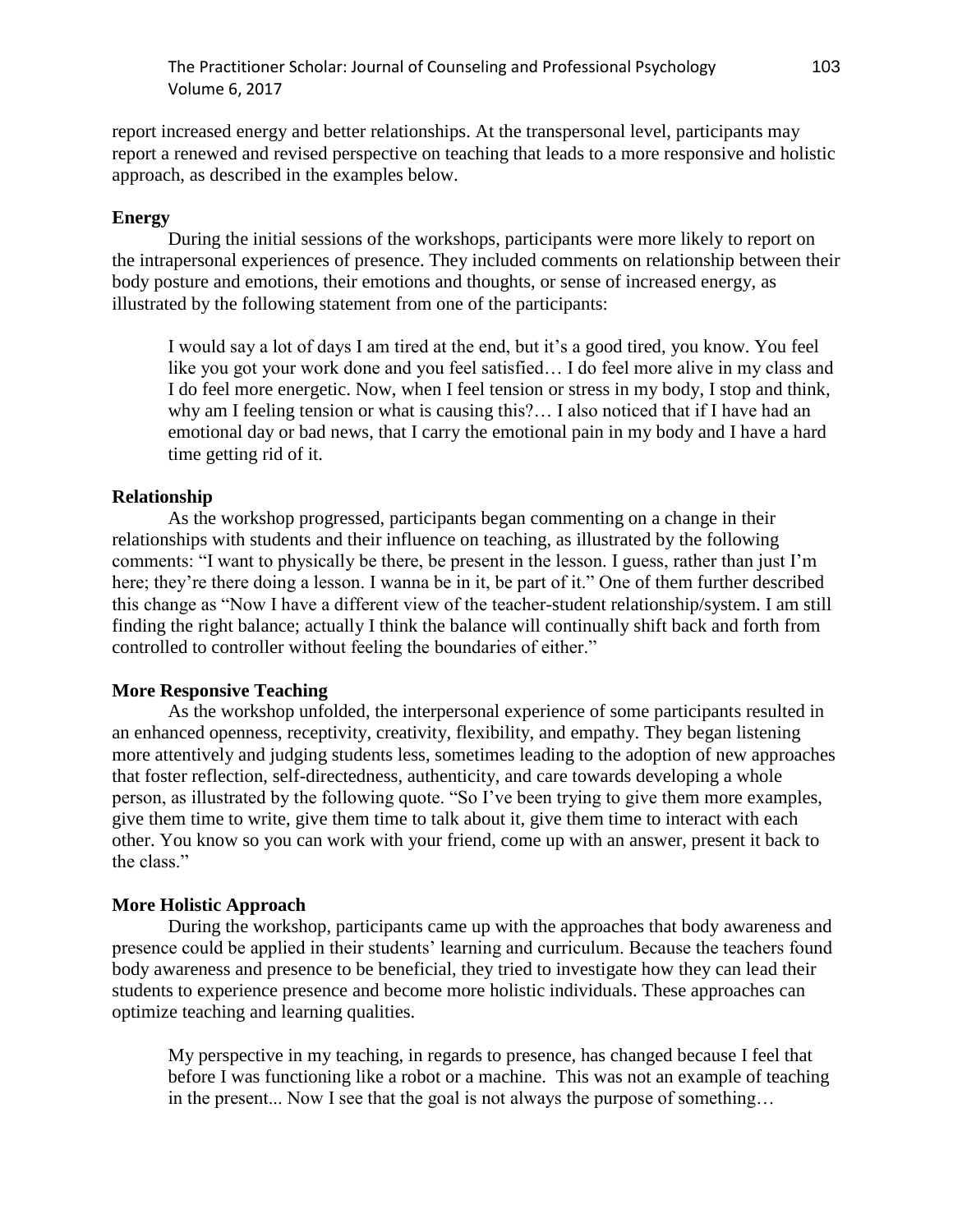The Practitioner Scholar: Journal of Counseling and Professional Psychology 104 Volume 6, 2017

Shouldn't I be happy that the students enjoyed the process, but did not happen to meet the goal? In some circumstances, I can let go of the end goal and actually make the goal the process. I see that now, whereas before I would never have seen it that way. Now, I am able to actually SEE what is happening in my room and with my students and make better choices and observations about the students, the lesson, and my teaching.

Comments such as the one above were not reflective of every participant. Their selfreports varied according to their readiness for the workshop, their understanding of the concepts, the investment they make in practicing the tasks, and their interest in and ability to reflect. However, the above do reflect the kind of comments that are possible with interested participants in an effectively conducted workshop.

### **Essentials for Fostering Presence**

To effectively foster the presence experience through a workshop requires four essential components. First, the instructor of the workshop should have expertise in transpersonal work. An instructor without experience would not be able to notice those special moments of connection in class, observe their impact on participants, or answer practical questions about the experience (Burke, 2009). Although each pair of sessions was planned around a theme and assignments were collected based on the objective of every session, the instructor was careful to provide ample flexibility, openness, and acceptance by preparing herself for the unexpected questions by extensive readings on the topic. The workshop had a flexible and open framework, as well. The instructor of the workshop described in this article was a teacher with 9 years of transpersonal experience and 13 years of teaching experience who had been going through her own journey of self-awareness for an extended time.

Second, practicing the tasks is absolutely essential to increasing body awareness. Practice can be partially facilitated through exercises conducted during the workshop. To foster practice, the physical tasks should be chosen that are relevant to the experience of teachers and conducted in a way that is acceptable to participants. Emphasizing the practical benefits can be a helpful motivational strategy. Such benefits would include increases in joy and energy and a reduction in physical pain, anger and tiredness, and negative thoughts. Although this approach may motivate participants to try these exercises, much more work is needed to realize their benefits. Teachers must invest the time to explore different ways that these tasks can be formally and informally applied in their lives and their teaching. Presence develops over time through regular practice and exploration in various situations.

Third, the participants should be given every opportunity to reflect upon any changes they are noticing in their teaching or in their lives. A major goal of the workshop was to provide the ground for the teachers to discuss, practice, and share their experiences of body awareness in their own way and in their own setting. For example, after each theme was introduced, teachers were asked to discuss the topic and share their previous experiences with the same topic. The instructor remained open, receptive, and allowed the teachers to expand on the topic in their own words. To further nurture the teachers' perspectives, the instructor assiduously avoided making prescriptive suggestions concerning the nature of the presence experience. The participants were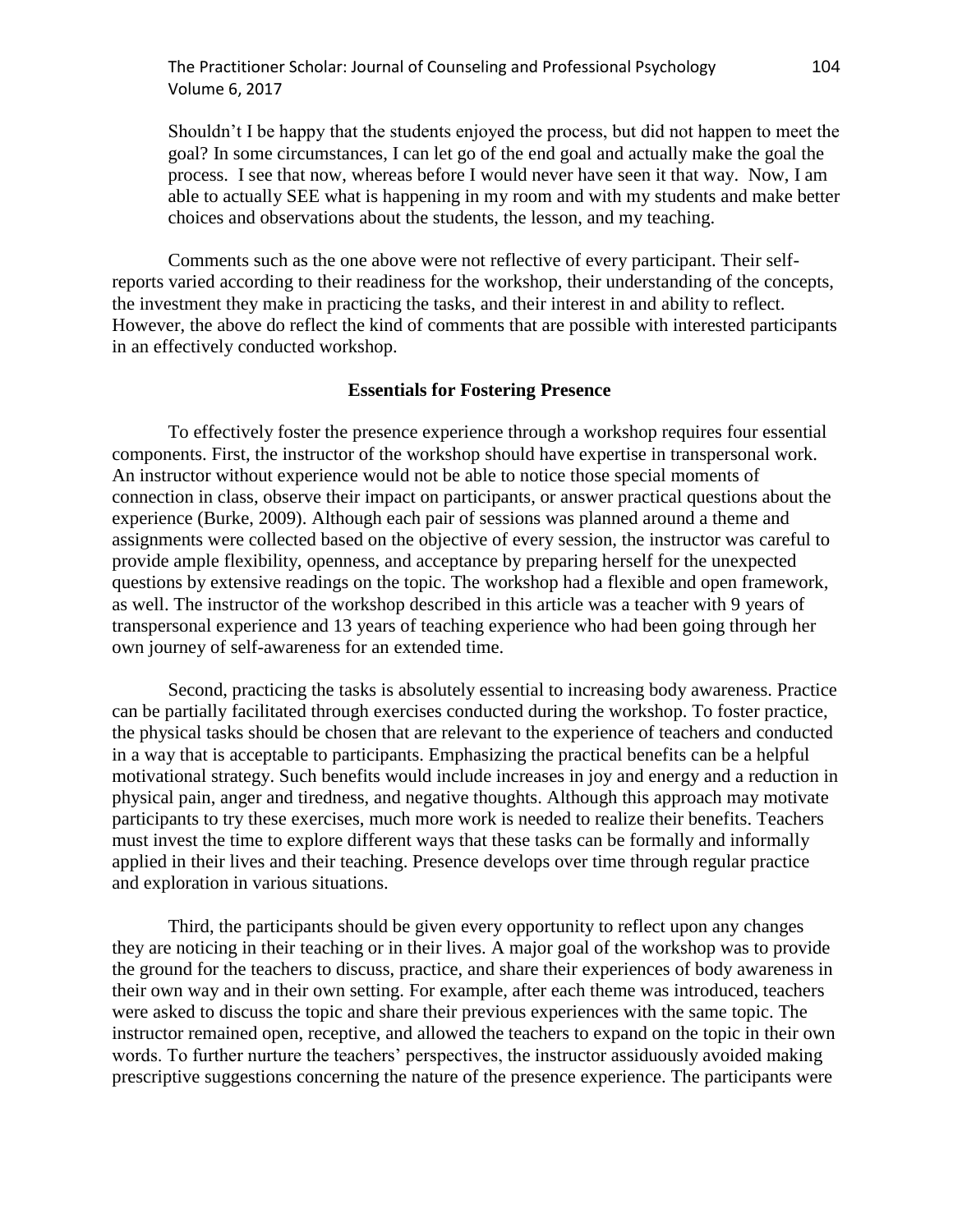encouraged to discover presence on their own through practice and reflection on the practical tasks.

Fourth, the workshop tasks and reflections should be focused on presence as it occurs in educational settings. The focus on education also facilitated group discussions because the teachers tended to share many of the same issues. All of the discussions should be conducted in a flexible format to allow participants to introduce issues from their own experiences. To serve this purpose, participants should be encouraged to bring their experiences to class and share them with each other. The participants will see more value in the workshop if they find the topics relevant to their own environment. Furthermore, that enables instructors to build rapport by creating a dynamic atmosphere where real questions and issues emerge and are addressed.

### **Conclusion**

In this article, the authors presented a practical approach to cultivating presence via body awareness. A workshop on the presence experience can present a proper means for teachers and teacher educators on the practical ways to introduce holistic education into the curriculum. Participants practiced and learned how body awareness can be activated through the practical tasks and extended to influence both their professional and personal lives. Because of the experiential nature of the workshop, all of the tasks were designed in such a way that participants can practice, observe, and reflect on the results in their classrooms. Through their professional practice of presence, teachers can synthesize, integrate, and devise new approaches to teaching the whole child.

The benefits from engaging in such work are very promising. They include increased energy, better relationships, a more responsive and creative approach to teaching, and a more holistic approach to teaching and learning (Hwang, Bartlett, Greben, & Hand, 2017; Schonert-Reichl & Roeser, 2016; Ziaian, Sawyer, Evans, & Gillham, 2015). Other bi-products of enhanced presence are non-judgmental, empathetic, compassionate, and flexible attitudes in class (Richards, 2009; Ziaian, Sawyer, Evans, & Gillham, 2015). These attitudes foster an implied understanding that their students are partners in a reciprocal process of learning. Furthermore, these benefits are not limited to the classroom, but could potentially have an impact on other aspects of teachers' lives, resulting in greater happiness, more energy, and better relationships with their families and friends. Thus, fostering presence through enhanced body awareness could lead to a rebirth of both the professional and the person.

#### References

Buber, M. (1970). *I and thou*. New York: Touchstone.

Burke, C. A. (2009). Mindfulness-based approaches with children and adolescents: A preliminary review of current research in an emergent field. *Journal of Child and Family Studies*, *19*(2), 133-144. doi:10.1007/s10826-009-9282-x

Carman, T. (2008*). Merleau-Ponty*. New York: Routledge.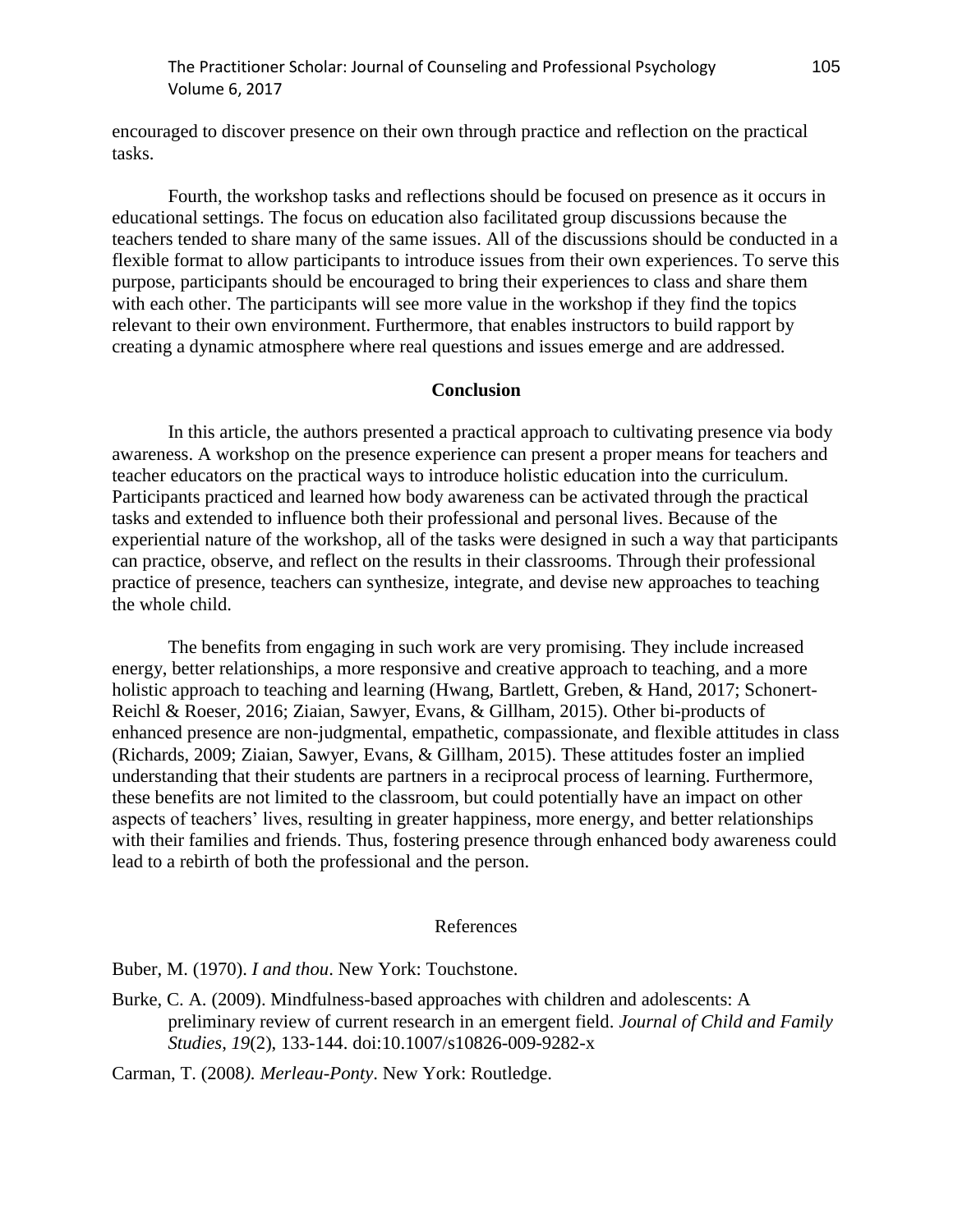The Practitioner Scholar: Journal of Counseling and Professional Psychology 106 Volume 6, 2017

- Cuddy, A. (2105). *Bringing your boldest self to your biggest challenges.* New York: Little, Brown, and Company.
- Geller, S.M. (2017) *A practical guide to cultivating therapeutic presence*. Washington, D.C.: American Psychological Association.
- Gendlin, E.T. (1992). The primacy of the body, not the primacy of perception. *Man and World*, *25*(3-4), 341-353.
- Gendlin, E.T. (2003). *Focusing: How to open up your deeper feelings and intuition.* London, England: Ebury Publishing.
- Gidley, J. M. (2007). Educational imperatives of the evolution of consciousness: The integral visions of Rudolf Steiner and Ken Wilber. *International Journal of Children's Spirituality, 12*(2), 117-135. doi: 10.1080/13644360701467428
- Goli, F. (2005). Consciousness evolution and presence for life. In Gol-e Aftab Cultural Institute conference hall, *Consciousness evolution*. Symposium conducted at Gole-e Aftab Cultural Institute of Mashhad, Iran.
- Goli, F. (2010). *Bioenergy Economy: A methodological study on bioenergy-based therapie*s. Bloomington, IN: Xlibris Corporation.
- Hwang, Y., Bartlett, B., Greben, M., & Hand, K. (2017). A systematic review of mindfulness intervention for in-service teachers: A tool to enhance teacher wellbeing and performance. *Teaching and Teacher Education*, *64*, 26-42.
- Lakoff, G. & Johnson, M. (1999). *Philosophy in the flesh: The embodied mind and Its challenge to western thought*. New York: Basic Books.
- Langer, E.J. (1989). *Mindfulness*. Cambridge, MA: Perseus.
- Richards, C.E. (2009). Toward a pedagogy of self. *Teachers College Record 111*(12), 2732- 2759.
- Rodgers, C. R., & Raider-Roth, M. B. (2006). Presence in teaching. *Teachers and Teaching: Theory and practice, 12*(3), 265–287. doi: 10.1080/13450600500467548
- Rome, D.I. (2014). *Your body knows the answer: Using your felt sense to solve problem, effect change, and liberate creativity.* Boston, MA: Shambhala Publications
- Rowan, J. (2005). *The transpersonal: Spirituality in psychotherapy and counseling* (2<sup>nd</sup> ed.). New York: Routledge.
- Schonert-Reichl, K, & Roeser, R.W. (2016). *Handbook of Mindfulness in Education*. New York: Springer. doi: 10.1007/978-1-4939-3506-2\_1
- Schoeberlein, D., & Sheth, S. (2009). *Mindful teaching and teaching mindfulness.* Somerville, MA: Wisdom Publications.
- Schoonmaker, F. (2009). Only those who see take off their shoes: Seeing the classroom as a spiritual space. *Teachers College Record*, *111*(12)*,* 2713-2731.
- Senge, P.M., Scharmer, C.O., Jaworski, J., & Floers, B.S. (2008). *Presence: Human purpose and the field of the future.* New York: Doubleday.